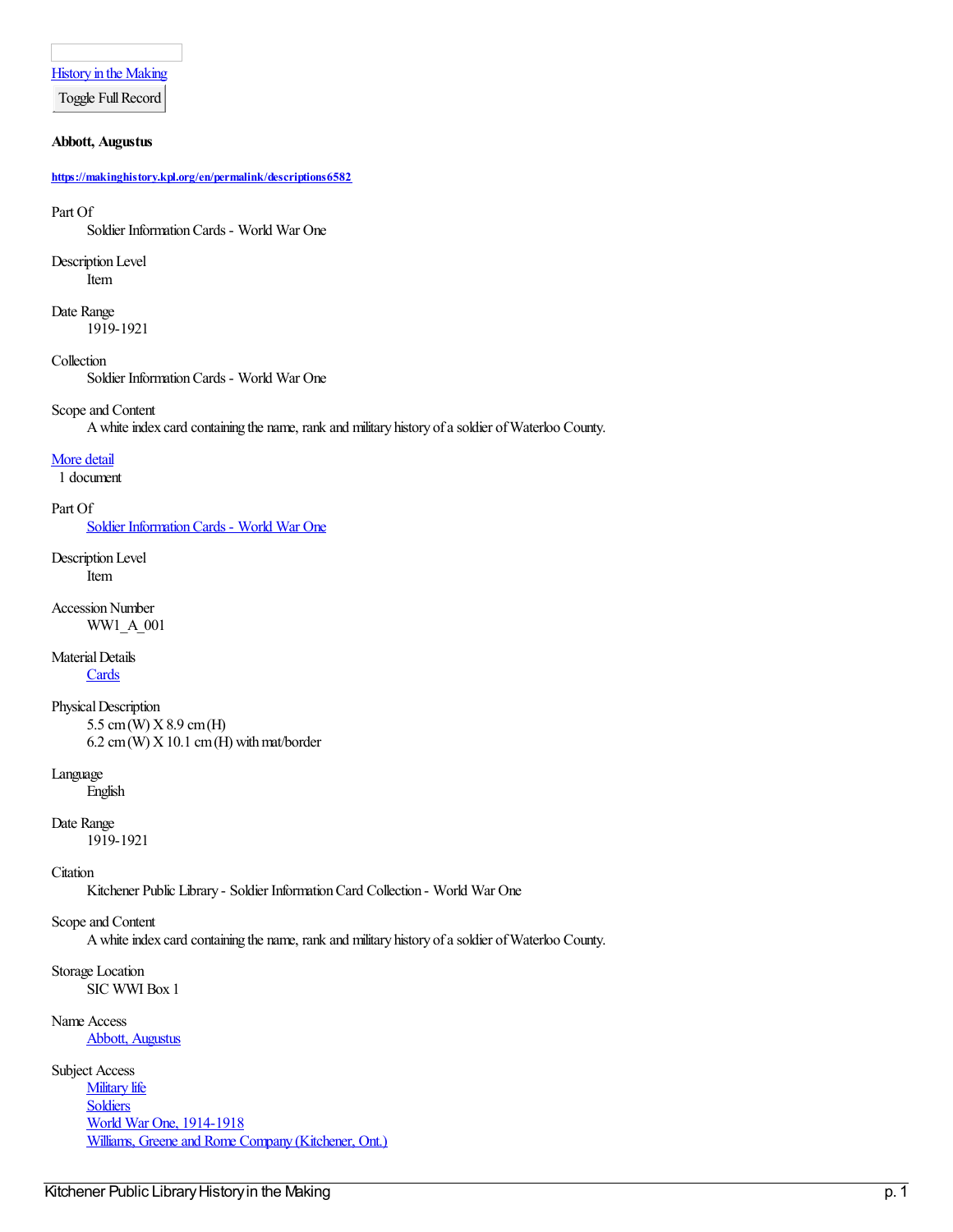Place

City ofLondon, England, United Kingdom[Birthplace] Kitchener, Ontario, Canada [Place of enlistment]

Geographic Access

[London,](https://makinghistory.kpl.org/en/list?q=place%253a%2522London%252c+England%2522&p=1&ps=&sort=title_sort+asc) England [Kitchener,](https://makinghistory.kpl.org/en/list?q=place%253a%2522Kitchener%252c+Ontario%2522&p=1&ps=&sort=title_sort+asc) Ontario

### **Notes**

Augustus Abbott was born in London, England on 27 March 1876. He was married to Florence Abbott. August and Florence emigrated to Canada from England, with their children, Augustus, George, Arthur and Florence, in 1905.

## Copyright Status

Public domain: Copyright has expired according to Canadian law. No restrictions on use.

Reproductions

If you would like to obtain a digital or print copy of this image, please see KPL's Photographic Reproduction Policy at http://www.kpl.org/localhistory/photographs

Source Organization

Kitchener Public Library

Collection

Soldier InformationCards - World War One

### Transcription

Abbott, Augustus Private. His home is at 205 Waterloo St. Kitchener. He enlisted February 27, 1916 when he was in the employ of Williams Greene and Rome Company, Ltd., Kitchener.

### **Documents**

WW1\_A\_001.pdf

Read PDF [Online](https://makinghistory.kpl.org/en/viewer?file=%252fmedia%252fWW1SIC%252fWW1_A_001.pdf#phrase=false&pagemode=bookmarks) [Download](https://makinghistory.kpl.org/media/WW1SIC/WW1_A_001.pdf) PDF Less [detail](https://makinghistory.kpl.org/#)

- 
- **[Share](https://makinghistory.kpl.org/#)**  $\bullet$
- [Feedback](mailto:digitalcollections@kpl.org?subject=Feedback%20on%20a%20record%20in%20History%20in%20the%20Making&body=https://makinghistory.kpl.org/en/permalink/descriptions6582)
- [Permalink](https://makinghistory.kpl.org/en/permalink/descriptions6582)

Toggle Full Record

**Abbott, G.**

**<https://makinghistory.kpl.org/en/permalink/descriptions6583>**

Part Of

Soldier InformationCards - World War One

Description Level Item

Date Range 1919-1921

**Collection** 

Soldier InformationCards - World War One

## Scopeand Content

A white index card containing the name, rank and military history of a soldier of Waterloo County.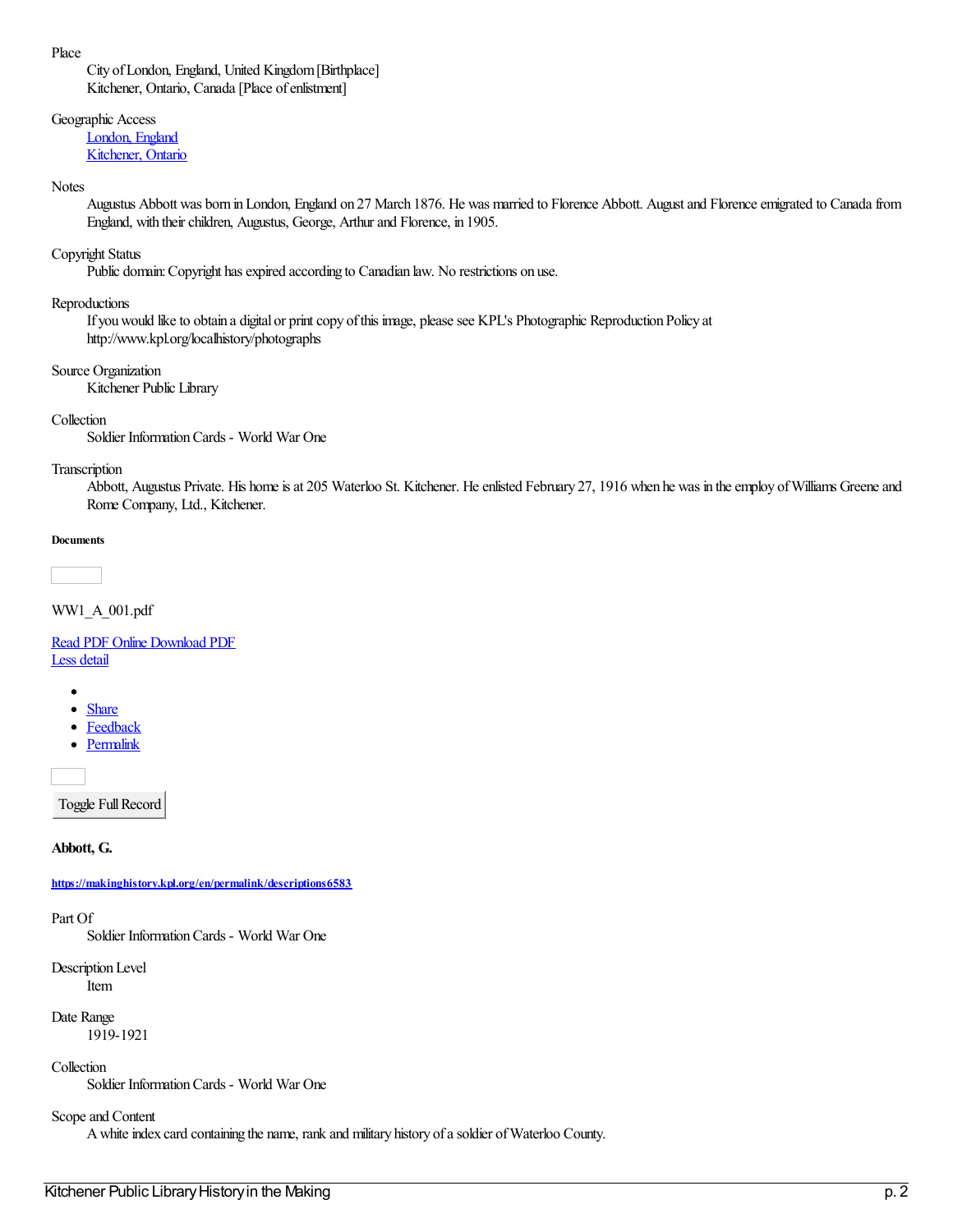## [More](https://makinghistory.kpl.org/#) detail

1 document

### Part Of

Soldier Information Cards - World War One

Description Level Item

**Accession Number** WW1\_A\_002

## Material Details

**[Cards](https://makinghistory.kpl.org/en/list?q=objectType%253a%2522Cards%2522&p=1&ps=&sort=title_sort+asc)** 

Physical Description

5.5 cm(W) X8.9 cm(H)  $6.2 \text{ cm(W)}$  X 10.1 cm (H) with mat/border

Language

English

Date Range

1919-1921

### **Citation**

Kitchener Public Library - Soldier InformationCard Collection - World War One

### Scope and Content

A white index card containing the name, rank and military history of a soldier of Waterloo County.

Storage Location SIC WWI Box 1

### Name Access [Abbott,](https://makinghistory.kpl.org/en/list?q=name%253a%2522Abbott%252c+G.%2522&p=1&ps=&sort=title_sort+asc) G.

Subject Access

[Military](https://makinghistory.kpl.org/en/list?q=topic%253a%2522Military+life%2522&p=1&ps=&sort=title_sort+asc) life [Soldiers](https://makinghistory.kpl.org/en/list?q=topic%253a%2522Soldiers%2522&p=1&ps=&sort=title_sort+asc) World War One, [1914-1918](https://makinghistory.kpl.org/en/list?q=topic%253a%2522World+War+One%252c+1914-1918%2522&p=1&ps=&sort=title_sort+asc)

### Place

Kitchener, Ontario, Canada [Place of enlistment.]

Geographic Access

[Kitchener,](https://makinghistory.kpl.org/en/list?q=place%253a%2522Kitchener%252c+Ontario%2522&p=1&ps=&sort=title_sort+asc) Ontario

## **Notes**

This might be a duplicate card for George Abbott, son of Augustus and Florence Abbott of Kitchener, Ontario (local identifier WWI\_A\_003).

## Copyright Status

Public domain: Copyright has expired according to Canadian law. No restrictions on use.

## Reproductions

If you would like to obtain a digital or print copy of this image, please see KPL's Photographic Reproduction Policy at http://www.kpl.org/localhistory/photographs

### Source Organization

Kitchener Public Library

## Collection

Soldier InformationCards - World War One

## Transcription

Abbott, G. Private. He enlisted at Kitchener.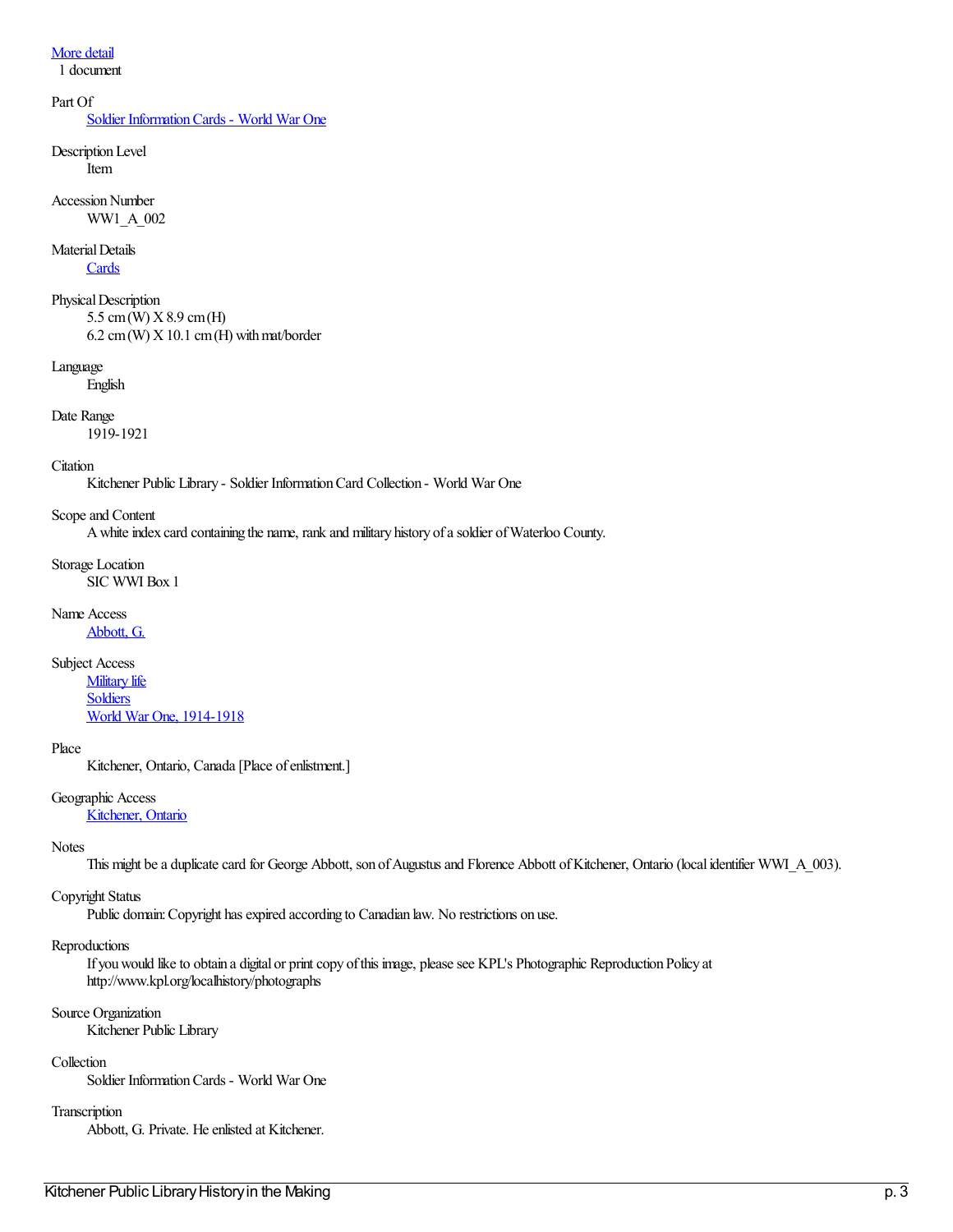WW1\_A\_002.pdf

Read PDF [Online](https://makinghistory.kpl.org/en/viewer?file=%252fmedia%252fWW1SIC%252fWW1_A_002.pdf#phrase=false&pagemode=bookmarks) [Download](https://makinghistory.kpl.org/media/WW1SIC/WW1_A_002.pdf) PDF Less [detail](https://makinghistory.kpl.org/#)

- $\bullet$ **[Share](https://makinghistory.kpl.org/#)**  $\bullet$
- [Feedback](mailto:digitalcollections@kpl.org?subject=Feedback%20on%20a%20record%20in%20History%20in%20the%20Making&body=https://makinghistory.kpl.org/en/permalink/descriptions6583)
- [Permalink](https://makinghistory.kpl.org/en/permalink/descriptions6583)

Toggle Full Record

**Abbott, George Joseph**

**<https://makinghistory.kpl.org/en/permalink/descriptions6579>**

### Part Of

Soldier InformationCards - World War One

Description Level Item

Date Range 1919-1921

### **Collection**

Soldier InformationCards - World War One

### Scopeand Content

A white index card containing the name, rank and military history of a soldier of Waterloo County.

### [More](https://makinghistory.kpl.org/#) detail

1 document

### Part Of

Soldier [InformationCards](https://makinghistory.kpl.org/en/list?q=setName%253a%2522Soldier+Information+Cards+-+World+War+One%2522&p=1&ps=&sort=title_sort+asc) - World War One

Description Level Item

**Accession Number** WW1\_A\_003

Material Details **[Cards](https://makinghistory.kpl.org/en/list?q=objectType%253a%2522Cards%2522&p=1&ps=&sort=title_sort+asc)** 

Physical Description

5.5 cm(W) X8.9 cm(H)  $6.2 \text{ cm}$  (W)  $X$  10.1 cm (H) with mat/border

## Language

English

Date Range

1919-1921

## **Citation**

Kitchener Public Library - Soldier InformationCard Collection - World War One

## Scope and Content

A white index card containing the name, rank and military history of a soldier of Waterloo County.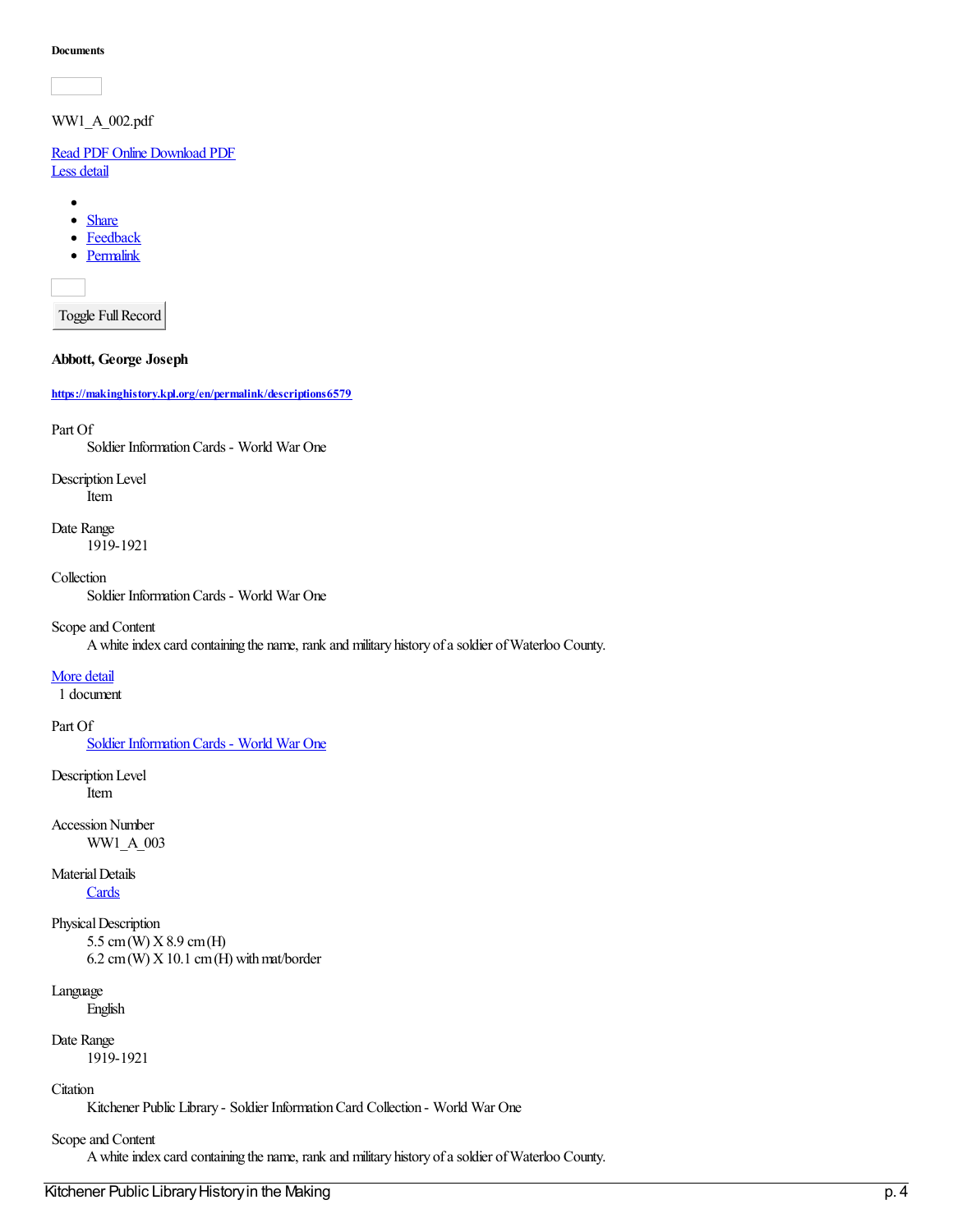## Storage Location SIC WW1 Box 1

### Name Access

Abbott, George Joseph Abbott, [Augustus](https://makinghistory.kpl.org/en/list?q=name%253a%2522Abbott%252c+Augustus%2522&p=1&ps=&sort=title_sort+asc) Yanke, Luella [Alfrieda](https://makinghistory.kpl.org/en/list?q=name%253a%2522Yanke%252c+Luella+Alfrieda%2522&p=1&ps=&sort=title_sort+asc) [Yanke,](https://makinghistory.kpl.org/en/list?q=name%253a%2522Yanke%252c+Henry%2522&p=1&ps=&sort=title_sort+asc) Henry [Graf,](https://makinghistory.kpl.org/en/list?q=name%253a%2522Graf%252c+Anna%2522&p=1&ps=&sort=title_sort+asc) Anna Baird, [Florence](https://makinghistory.kpl.org/en/list?q=name%253a%2522Baird%252c+Florence%2522&p=1&ps=&sort=title_sort+asc) [Ringle,](https://makinghistory.kpl.org/en/list?q=name%253a%2522Ringle%252c+Leona%2522&p=1&ps=&sort=title_sort+asc) Leona

## Subject Access

**[Military](https://makinghistory.kpl.org/en/list?q=topic%253a%2522Military+life%2522&p=1&ps=&sort=title_sort+asc) life [Soldiers](https://makinghistory.kpl.org/en/list?q=topic%253a%2522Soldiers%2522&p=1&ps=&sort=title_sort+asc)** World War One, [1914-1918](https://makinghistory.kpl.org/en/list?q=topic%253a%2522World+War+One%252c+1914-1918%2522&p=1&ps=&sort=title_sort+asc) 118th Battalion **[Drummers](https://makinghistory.kpl.org/en/list?q=topic%253a%2522Drummers%2522&p=1&ps=&sort=title_sort+asc)** 

### Place

Plaistow, England, United Kingdom [Birthplace] Republic of France, France, France [Place of military service] Kitchener, Ontario, Canada [Place of enlistment, residence and marriage]

### Geographic Access

[Plaistow,](https://makinghistory.kpl.org/en/list?q=place%253a%2522Plaistow%252c+England%2522&p=1&ps=&sort=title_sort+asc) England **[France](https://makinghistory.kpl.org/en/list?q=place%253a%2522France%2522&p=1&ps=&sort=title_sort+asc)** [Kitchener,](https://makinghistory.kpl.org/en/list?q=place%253a%2522Kitchener%252c+Ontario%2522&p=1&ps=&sort=title_sort+asc) Ontario

### **Notes**

According to the 1901 England census, George Joseph Abbott was the son of Augustus Abbott and Florence Baird. He was born in Plaistow, Essex, England on 20 May 1898. He married Luella Alfrieda Yanke on 1 November 1922. At the time of his marriage, George lived at 205 Waterloo Street in Kitchener and was a rubber worker. Luella, a factory hand, aged 24, lived at 118 Waterloo Street, Kitchener and was the daughter of Henry Yanke and Anna Graf. The witness to the marriage was Leona Ringle, of 113 Edward Street, Kitchener. BothGeorgeand Luella gavetheir religious denomination as Lutheran.

### Copyright Status

Public domain: Copyright has expired according to Canadian law. No restrictions on use.

### Reproductions

If you would like to obtain a digital or print copy of this image, please see KPL's Photographic Reproduction Policy at http://www.kpl.org/localhistory/photographs

### Source Organization

Kitchener Public Library

### Collection

Soldier InformationCards - World War One

## Transcription

Abbott, George Drummer. Enlisted with the 118th Battalion on January 26, 1916. He was born in England. His next of kin is Augustus Abbott, 205 Waterloo St., Kitchener. He served in France.

#### **Documents**

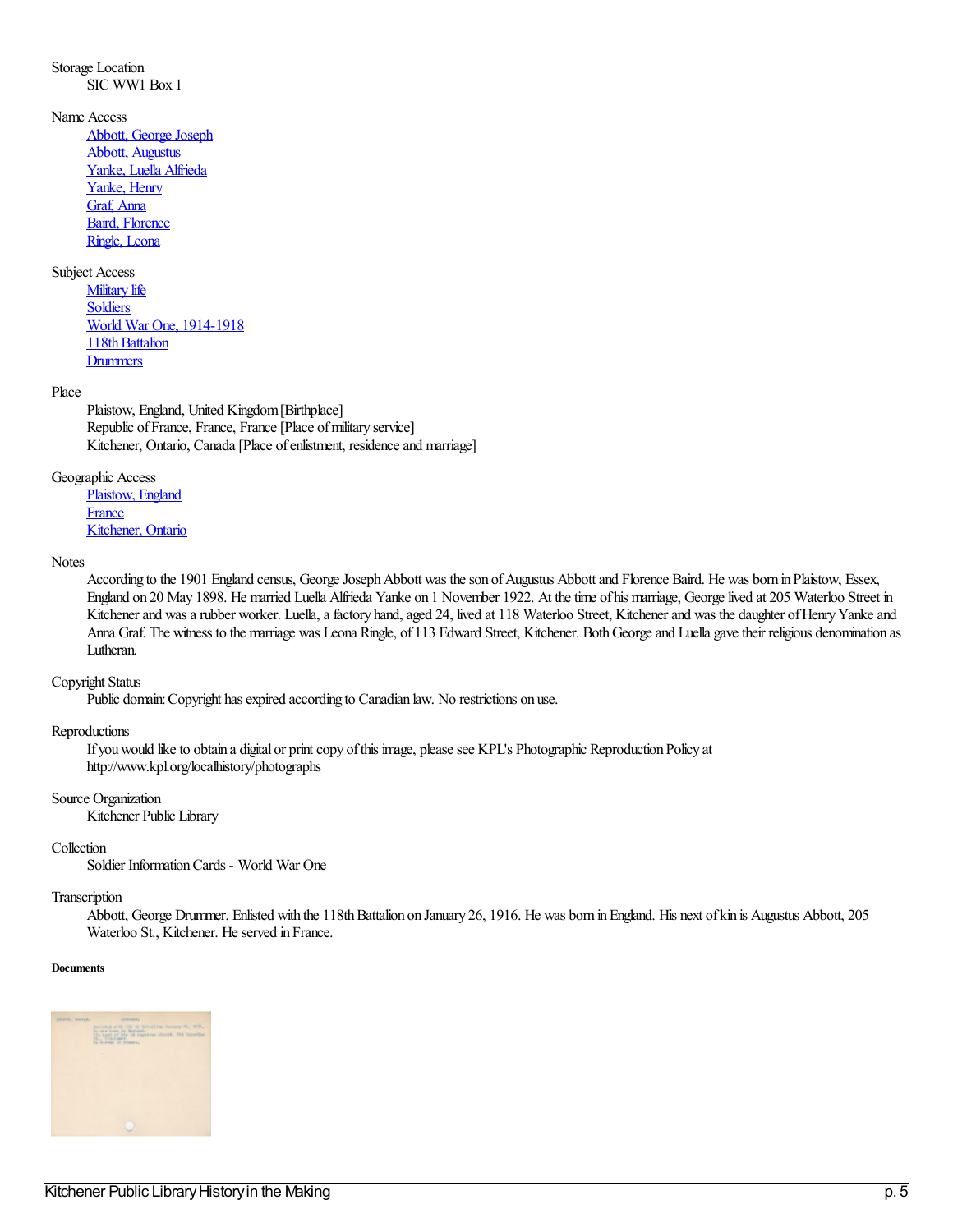## WW1\_A\_003.pdf

Read PDF [Online](https://makinghistory.kpl.org/en/viewer?file=%252fmedia%252fWW1SIC%252fWW1_A_003.pdf#phrase=false&pagemode=bookmarks) [Download](https://makinghistory.kpl.org/media/WW1SIC/WW1_A_003.pdf) PDF Less [detail](https://makinghistory.kpl.org/#)

- $\bullet$
- $\bullet$ **[Share](https://makinghistory.kpl.org/#)**
- **[Feedback](mailto:digitalcollections@kpl.org?subject=Feedback%20on%20a%20record%20in%20History%20in%20the%20Making&body=https://makinghistory.kpl.org/en/permalink/descriptions6579)**  $\bullet$
- **[Permalink](https://makinghistory.kpl.org/en/permalink/descriptions6579)**  $\bullet$



Toggle Full Record

### **Abbott, James**

**<https://makinghistory.kpl.org/en/permalink/descriptions6580>**

### Part Of

Soldier InformationCards - World War One

Description Level Item

Date Range 1919-1921

### Collection

Soldier InformationCards - World War One

## Scope and Content

A white index card containing the name, rank and military history of a soldier of Waterloo County.

### [More](https://makinghistory.kpl.org/#) detail

1 document

### Part Of

Soldier Information Cards - World War One

Description Level Item

**Accession Number** WW1\_A\_004

Material Details **[Cards](https://makinghistory.kpl.org/en/list?q=objectType%253a%2522Cards%2522&p=1&ps=&sort=title_sort+asc)** 

Physical Description

5.5 cm(W) X8.9 cm(H)  $6.2 \text{ cm}$ (W)  $X$  10.1 cm (H) with mat/border

## Language

English

Date Range

1919-1921

## **Citation**

Kitchener Public Library - Soldier InformationCard Collection - World War One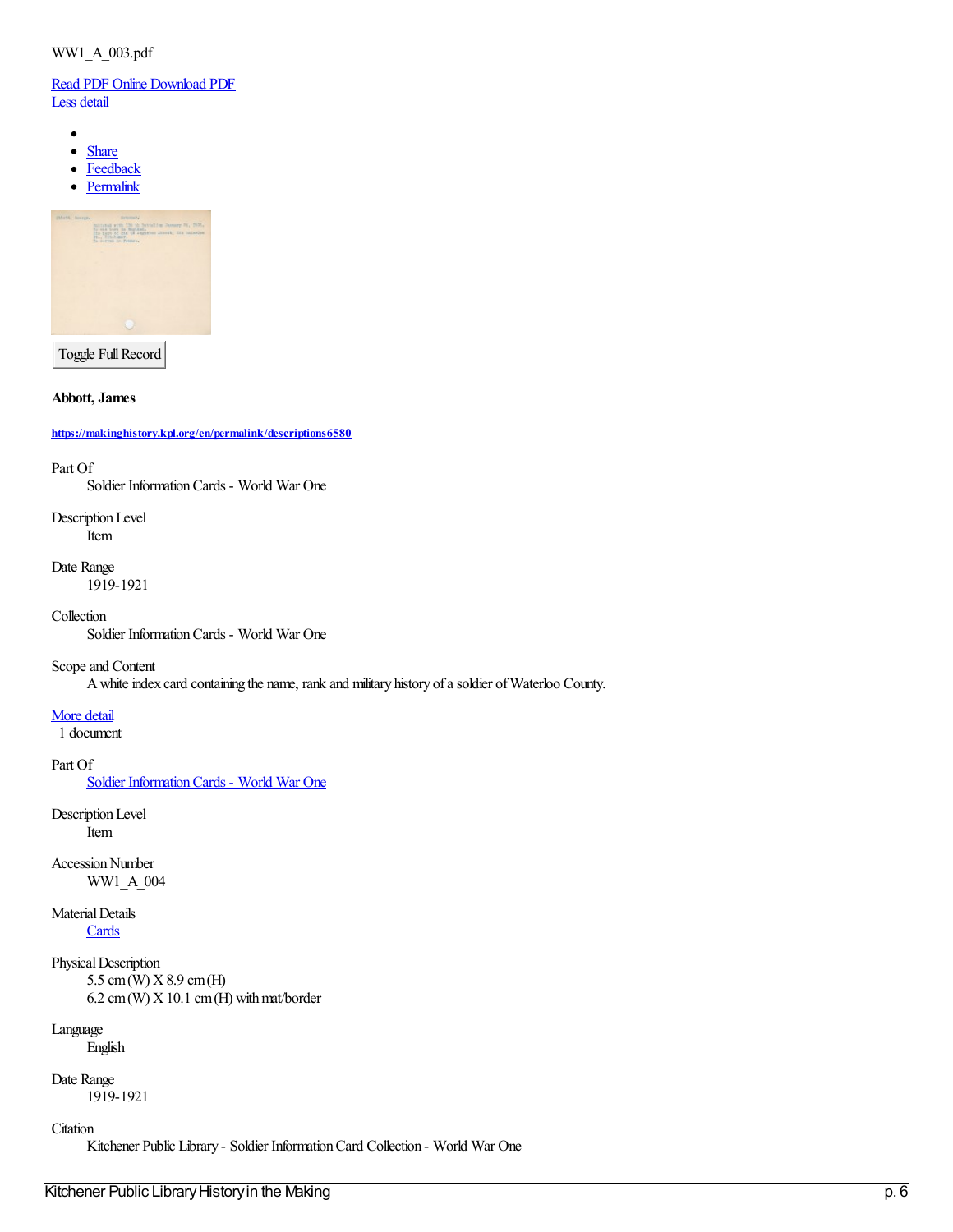Scopeand Content

A white index card containing the name, rank and military history of a soldier of Waterloo County.

Storage Location SIC WW1 Box 1

Name Access

[Abbott,](https://makinghistory.kpl.org/en/list?q=name%253a%2522Abbott%252c+James%2522&p=1&ps=&sort=title_sort+asc) James

Subject Access

**[Military](https://makinghistory.kpl.org/en/list?q=topic%253a%2522Military+life%2522&p=1&ps=&sort=title_sort+asc) life [Soldiers](https://makinghistory.kpl.org/en/list?q=topic%253a%2522Soldiers%2522&p=1&ps=&sort=title_sort+asc)** World War One, [1914-1918](https://makinghistory.kpl.org/en/list?q=topic%253a%2522World+War+One%252c+1914-1918%2522&p=1&ps=&sort=title_sort+asc) Canadian Army Medical Corps

Place

Arrondissement du Havre, Haute-Normandie, France [Place of military service] Hespeler, Ontario, Canada [Residence] Strathroy, Ontario, Canada [Residence and burial place] Ceatharlach, Carlow, Ireland [Birthplace]

Geographic Access

Arrondissement du Havre, [Haute-Normandie,](https://makinghistory.kpl.org/en/list?q=place%253a%2522Arrondissement+du+Havre%252c+Haute-Normandie%252c+France%2522&p=1&ps=&sort=title_sort+asc) France [Hespeler,](https://makinghistory.kpl.org/en/list?q=place%253a%2522Hespeler%252c+Ontario%2522&p=1&ps=&sort=title_sort+asc) Ontario [Strathroy,](https://makinghistory.kpl.org/en/list?q=place%253a%2522Strathroy%252c+Ontario%2522&p=1&ps=&sort=title_sort+asc) Ontario [Ceatharlach,](https://makinghistory.kpl.org/en/list?q=place%253a%2522Ceatharlach%252c+Carlow%252c+Ireland%2522&p=1&ps=&sort=title_sort+asc) Carlow, Ireland

### **Notes**

Private James Abbott, Service No. 528517 Born in Carlow Ireland, James later resided at the Coombe Home in Hespeler, Ontario. He was a 22 year old student in Strathroy when he enlisted with the Number 2 Field Artillery Depot on 19 Jan 1916 at London Ontario. His next of kin was shown as Mrs. Emily Shepherd, sister, 56 Scollard Street, Toronto, ON on his attestation paper. He served in the Canadian Army Medical Corps at the CAMC Hospital at Havre, France. There, he becameilland was invalided to England with appendicitis. Hereturned to Canadaand was discharged on 15 May 1919. James died on 26 May 1922 at the Byron Sanitarium. His death was attributed to a 'lingering illness' from the war. He is buried in the Strathroy Cemetery.

### Copyright Status

Public domain: Copyright has expired according to Canadian law. No restrictions on use.

### Reproductions

If you would like to obtain a digital or print copy of this image, please see KPL's Photographic Reproduction Policy at http://www.kpl.org/localhistory/photographs

### Source Organization

Kitchener Public Library

### **Collection**

Soldier InformationCards - World War One

**Transcription** 

Abbott, James Private Was one of the boys from the Coombe Home in Hespeler, Ontario.

#### **Documents**



WW1\_A\_004.pdf Read PDF [Online](https://makinghistory.kpl.org/en/viewer?file=%252fmedia%252fWW1SIC%252fWW1_A_004.pdf#phrase=false&pagemode=bookmarks) [Download](https://makinghistory.kpl.org/media/WW1SIC/WW1_A_004.pdf) PDF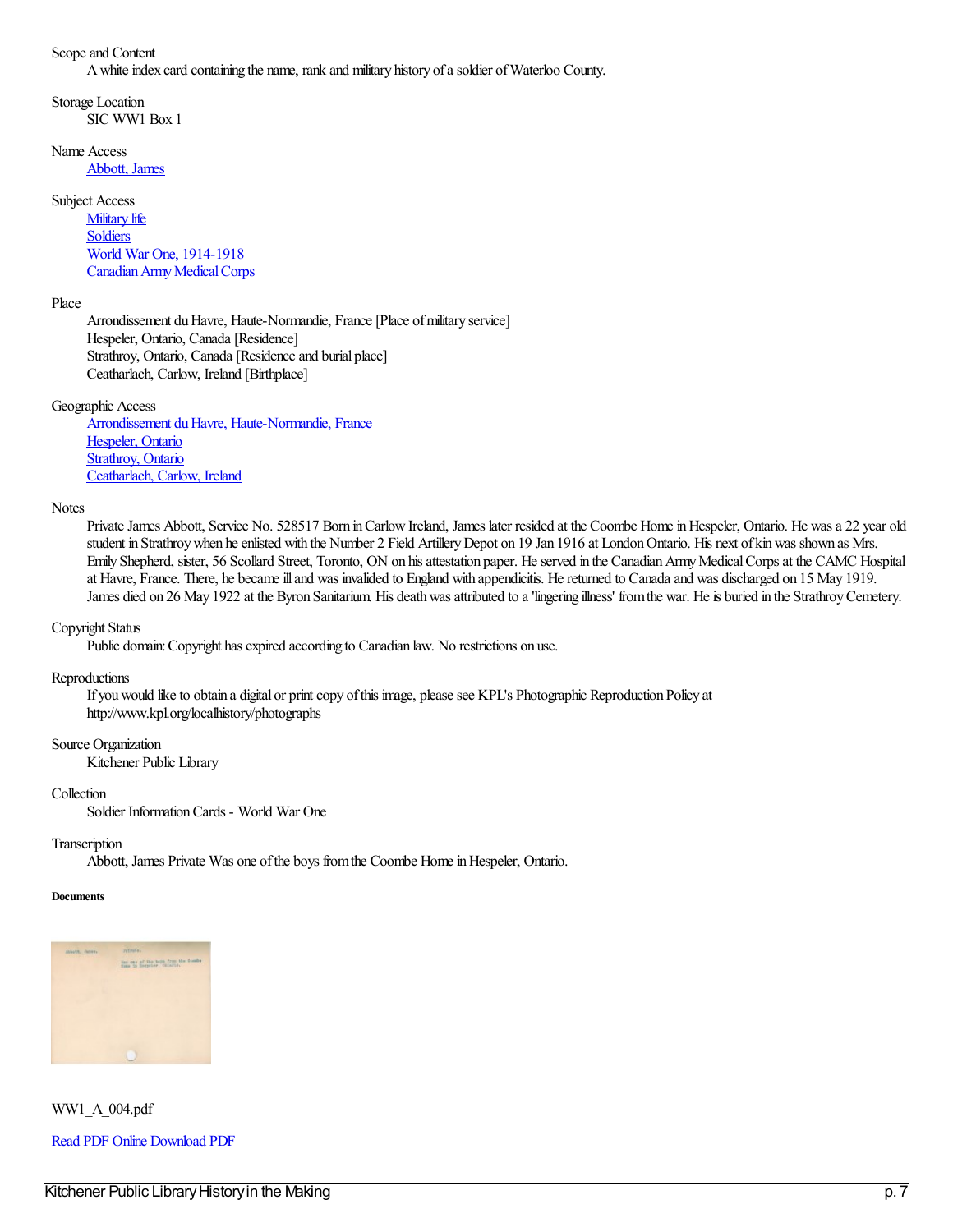### Less [detail](https://makinghistory.kpl.org/#)

- $\bullet$
- $\bullet$ **[Share](https://makinghistory.kpl.org/#)**
- $\bullet$ **[Feedback](mailto:digitalcollections@kpl.org?subject=Feedback%20on%20a%20record%20in%20History%20in%20the%20Making&body=https://makinghistory.kpl.org/en/permalink/descriptions6580)**
- **[Permalink](https://makinghistory.kpl.org/en/permalink/descriptions6580)**



Toggle Full Record

### **Abbott, W. A.**

**<https://makinghistory.kpl.org/en/permalink/descriptions6581>**

### Part Of

Soldier InformationCards - World War One

Description Level

Item

Date Range 1919-1921

Collection Soldier InformationCards - World War One

Scopeand Content

A white index card containing the name, rank and military history of a soldier of Waterloo County.

### [More](https://makinghistory.kpl.org/#) detail

1 document

### Part Of

Soldier [InformationCards](https://makinghistory.kpl.org/en/list?q=setName%253a%2522Soldier+Information+Cards+-+World+War+One%2522&p=1&ps=&sort=title_sort+asc) - World War One

Description Level Item

**Accession Number** WW1\_A\_005

## Material Details

**[Cards](https://makinghistory.kpl.org/en/list?q=objectType%253a%2522Cards%2522&p=1&ps=&sort=title_sort+asc)** 

```
Physical Description
5.5 cm(W) X8.9 cm(H)
6.2 \text{ cm}(W) X 10.1 cm (H) with mat/border
```
Language

English

Date Range

1919-1921

## **C**itation

Kitchener Public Library - Soldier InformationCard Collection - World War One

## Scope and Content

A white index card containing the name, rank and military history of a soldier of Waterloo County.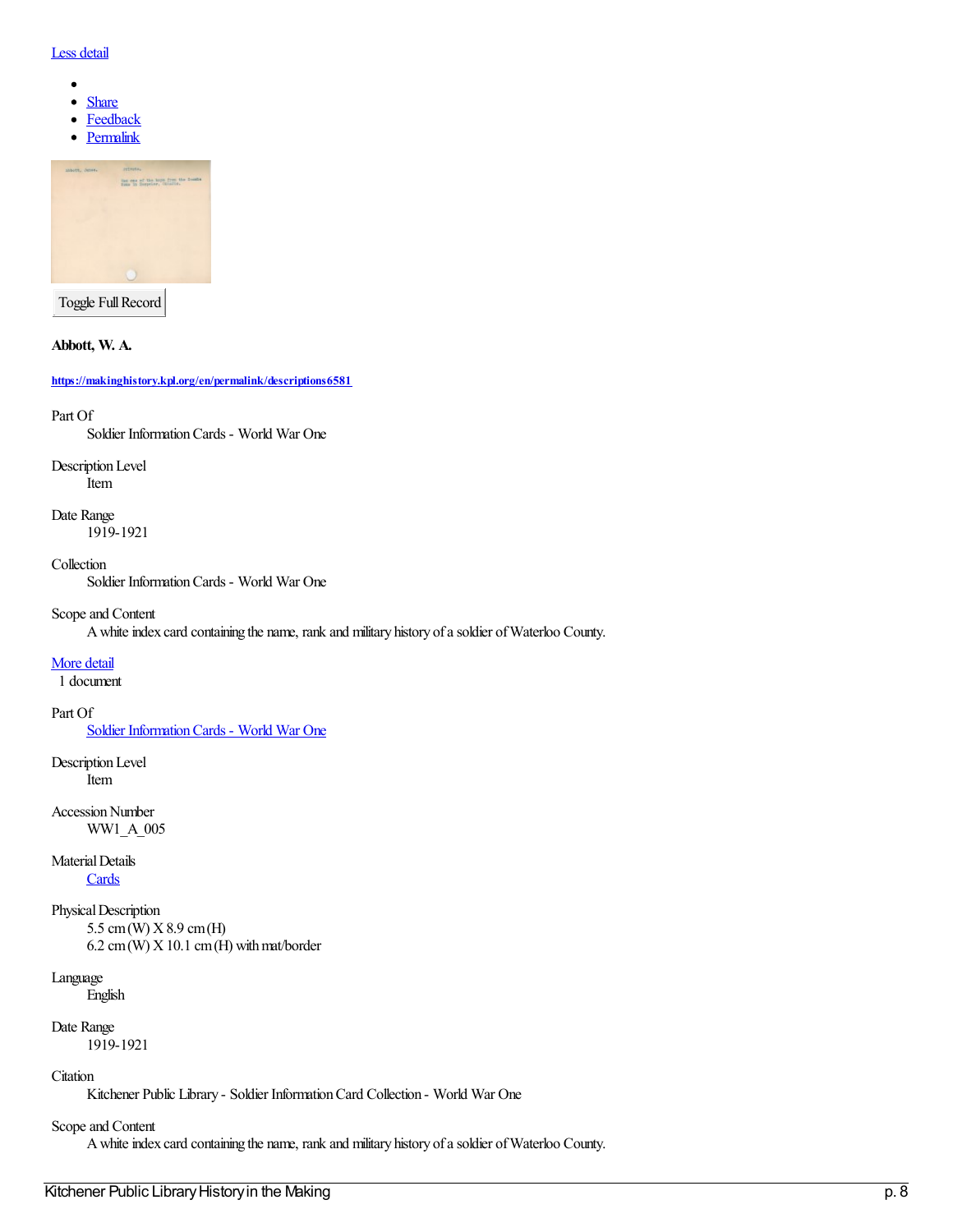Name Access [Abbott,](https://makinghistory.kpl.org/en/list?q=name%253a%2522Abbott%252c+W.+A.%2522&p=1&ps=&sort=title_sort+asc) W. A.

Abbott, [Augustus](https://makinghistory.kpl.org/en/list?q=name%253a%2522Abbott%252c+Augustus+William%2522&p=1&ps=&sort=title_sort+asc) William

## Subject Access

**[Military](https://makinghistory.kpl.org/en/list?q=topic%253a%2522Military+life%2522&p=1&ps=&sort=title_sort+asc)** life **[Soldiers](https://makinghistory.kpl.org/en/list?q=topic%253a%2522Soldiers%2522&p=1&ps=&sort=title_sort+asc)** World War One, [1914-1918](https://makinghistory.kpl.org/en/list?q=topic%253a%2522World+War+One%252c+1914-1918%2522&p=1&ps=&sort=title_sort+asc)

## Place

Kitchener, Ontario, Canada [Place of enlistment]

## Geographic Access

[Kitchener,](https://makinghistory.kpl.org/en/list?q=place%253a%2522Kitchener%252c+Ontario%2522&p=1&ps=&sort=title_sort+asc) Ontario

## **Notes**

It is believed that W.A. Abbott named in this card might be Augustus William Abbott, son of George and Florence Abbott of Kitchener.

## Copyright Status

Public domain: Copyright has expired according to Canadian law. No restrictions on use.

## Reproductions

If you would like to obtain a digital or print copy of this image, please see KPL's Photographic Reproduction Policy at http://www.kpl.org/localhistory/photographs

## Source Organization

Kitchener Public Library

## Collection

Soldier InformationCards - World War One

## Transcription

Abbott, W. A. Private He enlisted at Kitchener.

## **Documents**



## WW1\_A\_005.pdf

Read PDF [Online](https://makinghistory.kpl.org/en/viewer?file=%252fmedia%252fWW1SIC%252fWW1_A_005.pdf#phrase=false&pagemode=bookmarks) [Download](https://makinghistory.kpl.org/media/WW1SIC/WW1_A_005.pdf) PDF Less [detail](https://makinghistory.kpl.org/#)

- $\bullet$
- **[Share](https://makinghistory.kpl.org/#)**
- **[Feedback](mailto:digitalcollections@kpl.org?subject=Feedback%20on%20a%20record%20in%20History%20in%20the%20Making&body=https://makinghistory.kpl.org/en/permalink/descriptions6581)**
- [Permalink](https://makinghistory.kpl.org/en/permalink/descriptions6581)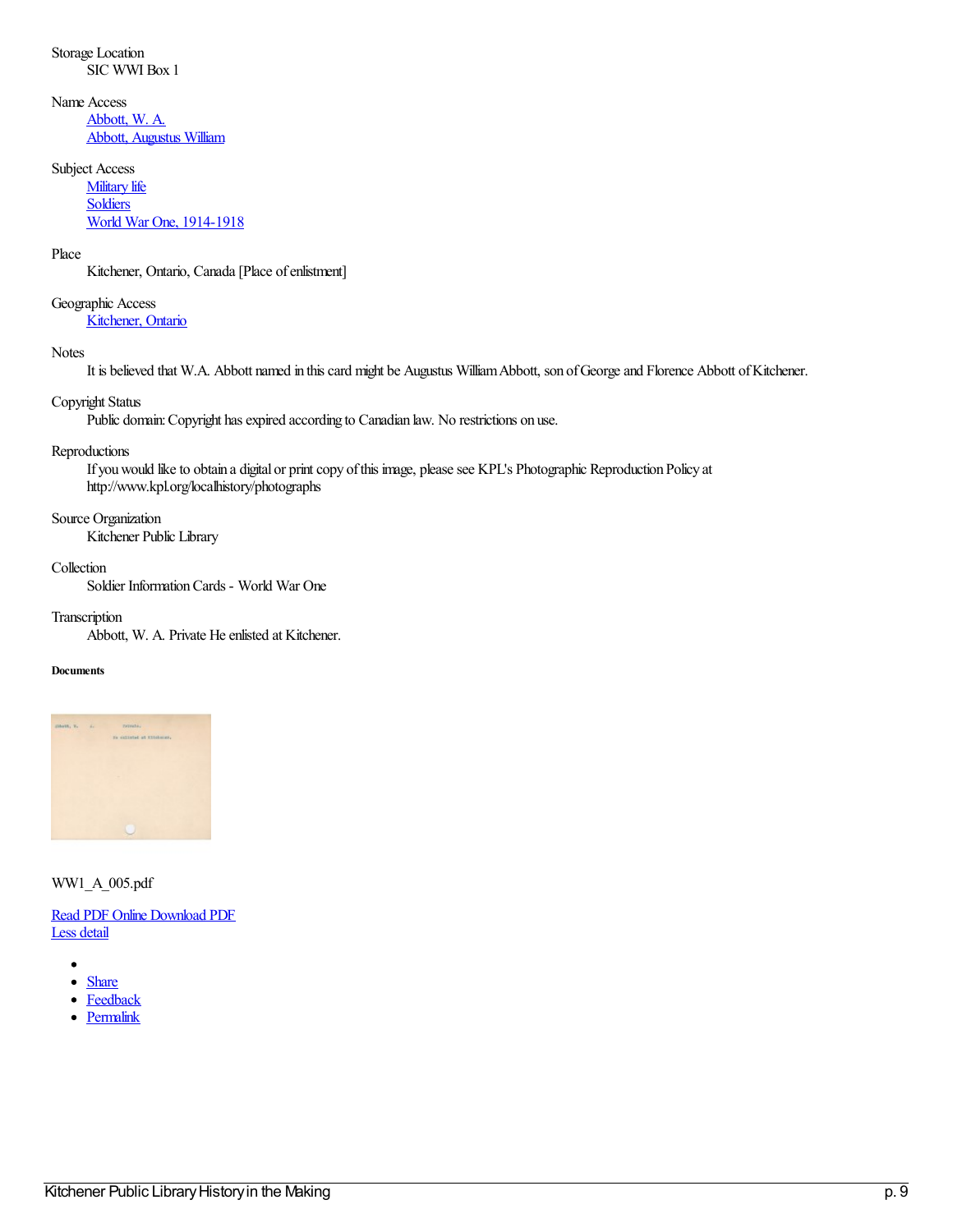

Toggle Full Record

**Ableson, Fenton Silvester**

**<https://makinghistory.kpl.org/en/permalink/descriptions6591>**

Part Of

Soldier InformationCards - World War One

Description Level Item

Date Range 1919-1921

Collection

Soldier InformationCards - World War One

Scopeand Content

A white index card containing the name, rank and military history of a soldier of Waterloo County.

[More](https://makinghistory.kpl.org/#) detail

1 document

Part Of

Soldier [InformationCards](https://makinghistory.kpl.org/en/list?q=setName%253a%2522Soldier+Information+Cards+-+World+War+One%2522&p=1&ps=&sort=title_sort+asc) - World War One

Description Level Item

**Accession Number** WW1\_A\_006

Material Details

**[Cards](https://makinghistory.kpl.org/en/list?q=objectType%253a%2522Cards%2522&p=1&ps=&sort=title_sort+asc)** 

Physical Description 20.6 cm(W) X15.5 cm(H)  $30.7$  cm (W)  $X25.5$  cm (H) with mat/border

### Language

English

Date Range

1919-1921

**Citation** 

Kitchener Public Library - Soldier Information Card Collection - World War One

Scope and Content

A white index card containing the name, rank and military history of a soldier of Waterloo County.

Storage Location SIC WW1 Box 1

Name Access

[Ableson,](https://makinghistory.kpl.org/en/list?q=name%253a%2522Ableson%252c+Fenton+Silvester%2522&p=1&ps=&sort=title_sort+asc) Fenton Silvester [Ableson,](https://makinghistory.kpl.org/en/list?q=name%253a%2522Ableson%252c+Myrtle%2522&p=1&ps=&sort=title_sort+asc) Myrtle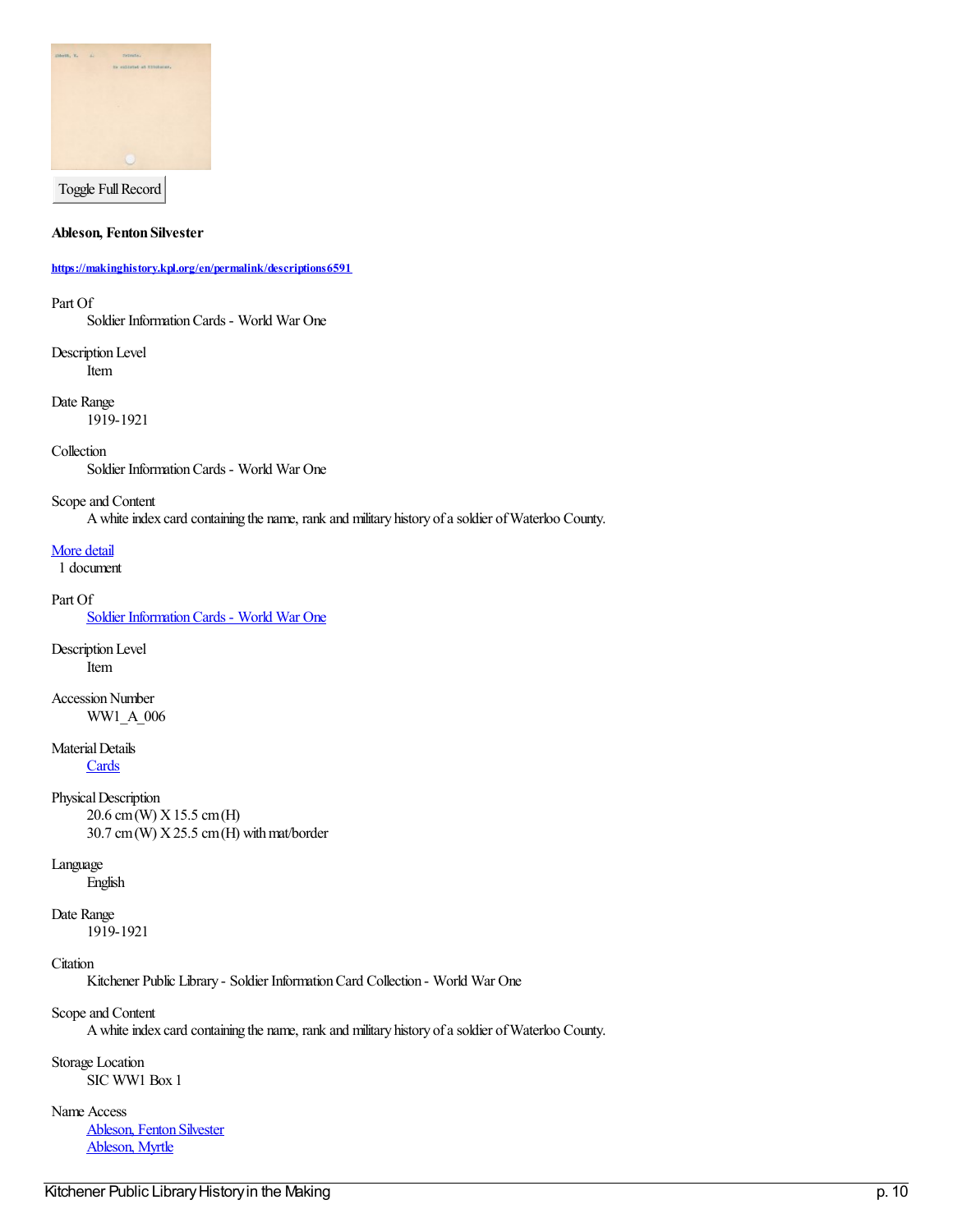[Cooper,](https://makinghistory.kpl.org/en/list?q=name%253a%2522Cooper%252c+Myrtle+Martha%2522&p=1&ps=&sort=title_sort+asc) Myrtle Martha [Ableson,](https://makinghistory.kpl.org/en/list?q=name%253a%2522Ableson%252c+Robert+F.%2522&p=1&ps=&sort=title_sort+asc) Robert F. Cunningham, Elizabeth Ann Ableson, Fenton Huron

## Subject Access

**[Military](https://makinghistory.kpl.org/en/list?q=topic%253a%2522Military+life%2522&p=1&ps=&sort=title_sort+asc) life** [Soldiers](https://makinghistory.kpl.org/en/list?q=topic%253a%2522Soldiers%2522&p=1&ps=&sort=title_sort+asc) World War One, [1914-1918](https://makinghistory.kpl.org/en/list?q=topic%253a%2522World+War+One%252c+1914-1918%2522&p=1&ps=&sort=title_sort+asc) 111th Battalion

### Place

Caledon, Ontario, Canada [Birthplace] Cambridge, Ontario, Canada [Place of burial] Galt, Ontario, Canada [Place of enlistment, marriage and residence]

### Geographic Access

[Caledon,](https://makinghistory.kpl.org/en/list?q=place%253a%2522Caledon%252c+Ontario%2522&p=1&ps=&sort=title_sort+asc) Ontario [Cambridge,](https://makinghistory.kpl.org/en/list?q=place%253a%2522Cambridge%252c+Ontario%2522&p=1&ps=&sort=title_sort+asc) Ontario Galt, [Ontario](https://makinghistory.kpl.org/en/list?q=place%253a%2522Galt%252c+Ontario%2522&p=1&ps=&sort=title_sort+asc)

#### **Notes**

Private Fenton Silvester Ableson was born in Caledon, Peel County, Ontario on 31 December 1874. His father was John Preston Ableson, a farmer in Caledon, and his mother was Elizabeth Ann Cunningham. His Ontario Birth Registration gives his name as Fenton Huron Ableson. He married Myrtle Martha Cooper (1884-1972) on 18 January 1910 inGalt, Ontario. Their sonwas Robert F. Ableson (1925-1950). Heis buried Mount ViewCemetery, Cambridge, Ontario, with his wifeand son. He died on 29 January 1957.

#### Copyright Status

Public domain: Copyright has expired according to Canadian law. No restrictions on use.

#### Reproductions

If you would like to obtain a digital or print copy of this image, please see KPL's Photographic Reproduction Policy at http://www.kpl.org/localhistory/photographs

## Source Organization

Kitchener Public Library

### Collection

Soldier InformationCards - World War One

### Transcription

Ableson, Fenton Silvester Private. Enlisted at Galt March 26, 1916 with the 111th Battalion. He was born in Canada and his next of kin is Mrs. Myrtle Ableson, 10 Concession St., Galt.

### **Documents**



### WW1\_A\_006.pdf

### Read PDF [Online](https://makinghistory.kpl.org/en/viewer?file=%252fmedia%252fWW1SIC%252fWW1_A_006.pdf#phrase=false&pagemode=bookmarks) [Download](https://makinghistory.kpl.org/media/WW1SIC/WW1_A_006.pdf) PDF Less [detail](https://makinghistory.kpl.org/#)

- $\bullet$
- $\bullet$ **[Share](https://makinghistory.kpl.org/#)**
- **[Feedback](mailto:digitalcollections@kpl.org?subject=Feedback%20on%20a%20record%20in%20History%20in%20the%20Making&body=https://makinghistory.kpl.org/en/permalink/descriptions6591)**  $\bullet$
- [Permalink](https://makinghistory.kpl.org/en/permalink/descriptions6591)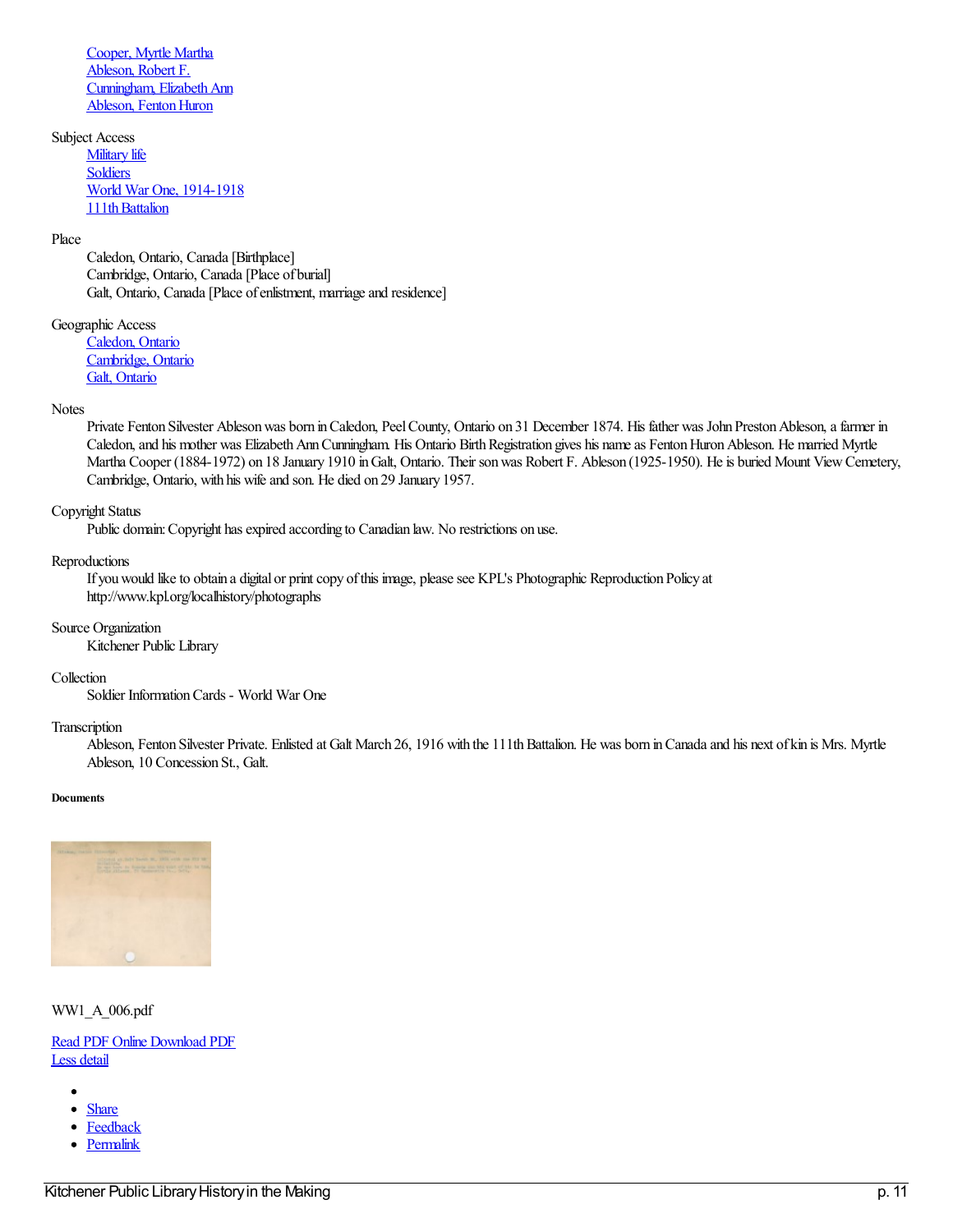

Toggle Full Record

**Adair, Alexander Campbell** 

### **<https://makinghistory.kpl.org/en/permalink/descriptions6592>**

### Part Of

Soldier InformationCards - World War One

Description Level Item

Date Range 1919-1921

### **Collection**

Soldier InformationCards - World War One

### Scopeand Content

A white index card containing the name, rank and military history of a soldier of Waterloo County.

### [More](https://makinghistory.kpl.org/#) detail

1 document

### Part Of

Soldier Information Cards - World War One

Description Level Item

**Accession Number** WW1\_A\_007

## Material Details

**[Cards](https://makinghistory.kpl.org/en/list?q=objectType%253a%2522Cards%2522&p=1&ps=&sort=title_sort+asc)** 

Physical Description 20.6 cm(W) X15.5 cm(H)  $30.7 \text{ cm}$  (W)  $X25.5 \text{ cm}$  (H) with mat/border

### Language

English

## Date Range

1919-1921

## **C**itation

Kitchener Public Library - Soldier InformationCard Collection - World War One

### Scopeand Content

A white index card containing the name, rank and military history of a soldier of Waterloo County.

## Storage Location SIC WW1 Box 1

Name Access

Adair, [Alexander](https://makinghistory.kpl.org/en/list?q=name%253a%2522Adair%252c+Alexander+Campbell%2522&p=1&ps=&sort=title_sort+asc) Campbell Adair, Florence, Adair, [Alexander](https://makinghistory.kpl.org/en/list?q=name%253a%2522Adair%252c+Florence%252c+Adair%252c+Alexander%2522&p=1&ps=&sort=title_sort+asc)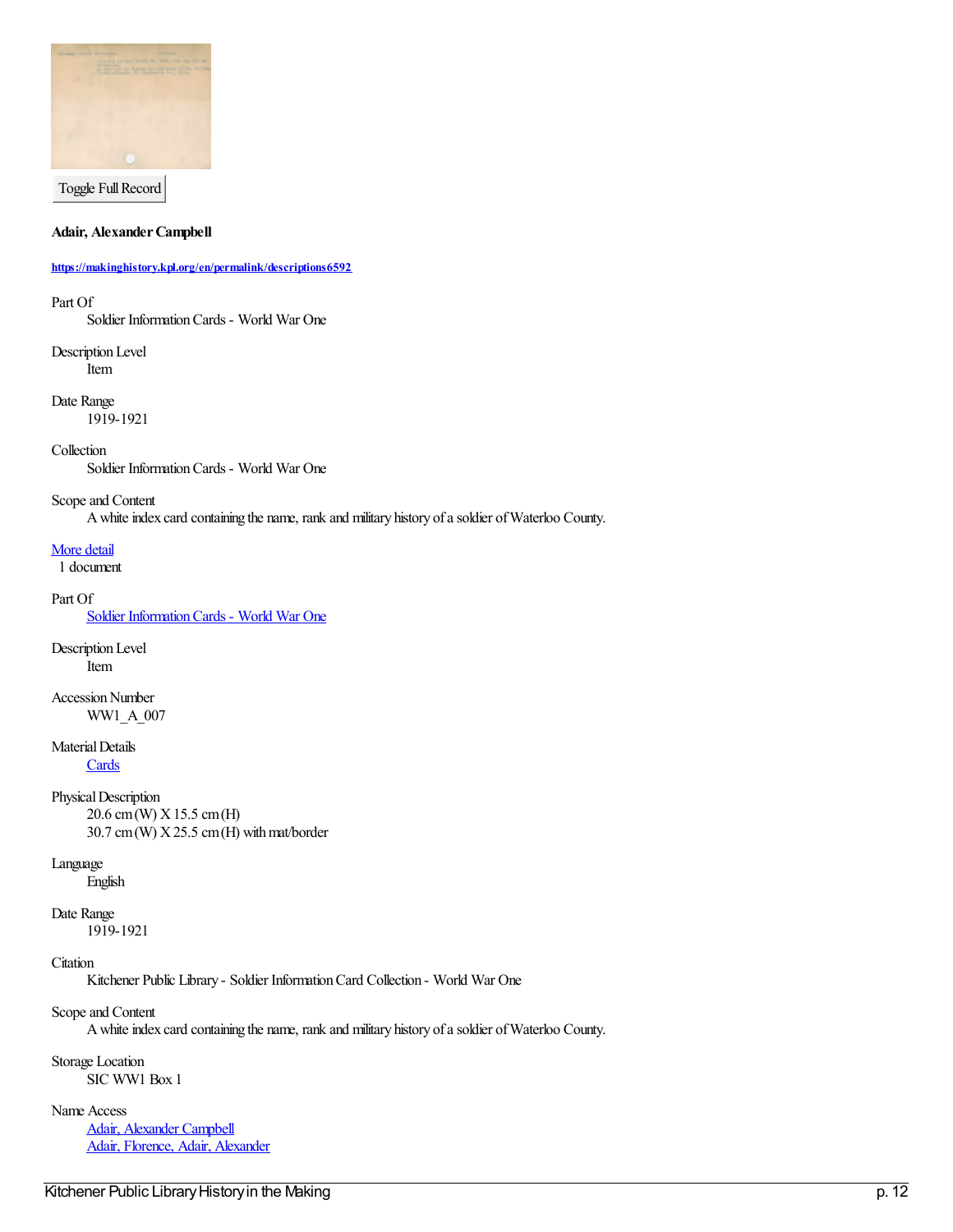[Campbell,](https://makinghistory.kpl.org/en/list?q=name%253a%2522Campbell%252c+Florence%2522&p=1&ps=&sort=title_sort+asc) Florence [Shortt,](https://makinghistory.kpl.org/en/list?q=name%253a%2522Shortt%252c+Anna%2522&p=1&ps=&sort=title_sort+asc) Anna [Stahlbaum,](https://makinghistory.kpl.org/en/list?q=name%253a%2522Stahlbaum%252c+Victoria+Anna+Marie%2522&p=1&ps=&sort=title_sort+asc) Victoria Anna Marie

Subject Access **[Military](https://makinghistory.kpl.org/en/list?q=topic%253a%2522Military+life%2522&p=1&ps=&sort=title_sort+asc) life** [Soldiers](https://makinghistory.kpl.org/en/list?q=topic%253a%2522Soldiers%2522&p=1&ps=&sort=title_sort+asc) World War One, [1914-1918](https://makinghistory.kpl.org/en/list?q=topic%253a%2522World+War+One%252c+1914-1918%2522&p=1&ps=&sort=title_sort+asc) 111th Battalion

### Place

City of Royal Oak, Michigan, United States [Place of death] Stayner, Ontario, Canada [Birthplace] Galt, Ontario, Canada [Place of enlistment, residence and marriage]

Geographic Access

[RoyalOak,](https://makinghistory.kpl.org/en/list?q=place%253a%2522Royal+Oak%252c+Michigan%252c+United+States%2522&p=1&ps=&sort=title_sort+asc) Michigan, United States [Stayner,](https://makinghistory.kpl.org/en/list?q=place%253a%2522Stayner%252c+Ontario%2522&p=1&ps=&sort=title_sort+asc) Ontario Galt, [Ontario](https://makinghistory.kpl.org/en/list?q=place%253a%2522Galt%252c+Ontario%2522&p=1&ps=&sort=title_sort+asc)

#### **Notes**

Alexander Adair was born on 28 September 1891 in Stayner, Ontario. He was the son of Alexander Adair, a shoemaker, and Florence Campbell. He married Anna Shortt, (nee Victoria Anna Marie Stahlbaum), a widow, on 12 March 1921 in Galt, Ontario. Alexander died 18 November 1975 in Royal Oak, Michigan, USA.

#### Copyright Status

Public domain: Copyright has expired according to Canadian law. No restrictions on use.

#### Reproductions

If you would like to obtain a digital or print copy of this image, please see KPL's Photographic Reproduction Policy at http://www.kpl.org/localhistory/photographs

#### Source Organization

Kitchener Public Library

### Collection

Soldier InformationCards - World War One

#### Transcription

Adair, Alexander Campbell Lance Corporal. Enlisted at Galt on December 27, 1915 with the 111th Battalion. He was born in Canada and his next of kin is Mrs. F. Adair, 75 Ainslie St. S., Galt. He has returned and is living at 75 Ainslie St. S., Galt.

#### **Documents**



WW1\_A\_007.pdf

### Read PDF [Online](https://makinghistory.kpl.org/en/viewer?file=%252fmedia%252fWW1SIC%252fWW1_A_007.pdf#phrase=false&pagemode=bookmarks) [Download](https://makinghistory.kpl.org/media/WW1SIC/WW1_A_007.pdf) PDF Less [detail](https://makinghistory.kpl.org/#)

- 
- **[Share](https://makinghistory.kpl.org/#)**  $\bullet$
- $\bullet$ **[Feedback](mailto:digitalcollections@kpl.org?subject=Feedback%20on%20a%20record%20in%20History%20in%20the%20Making&body=https://makinghistory.kpl.org/en/permalink/descriptions6592)**
- [Permalink](https://makinghistory.kpl.org/en/permalink/descriptions6592)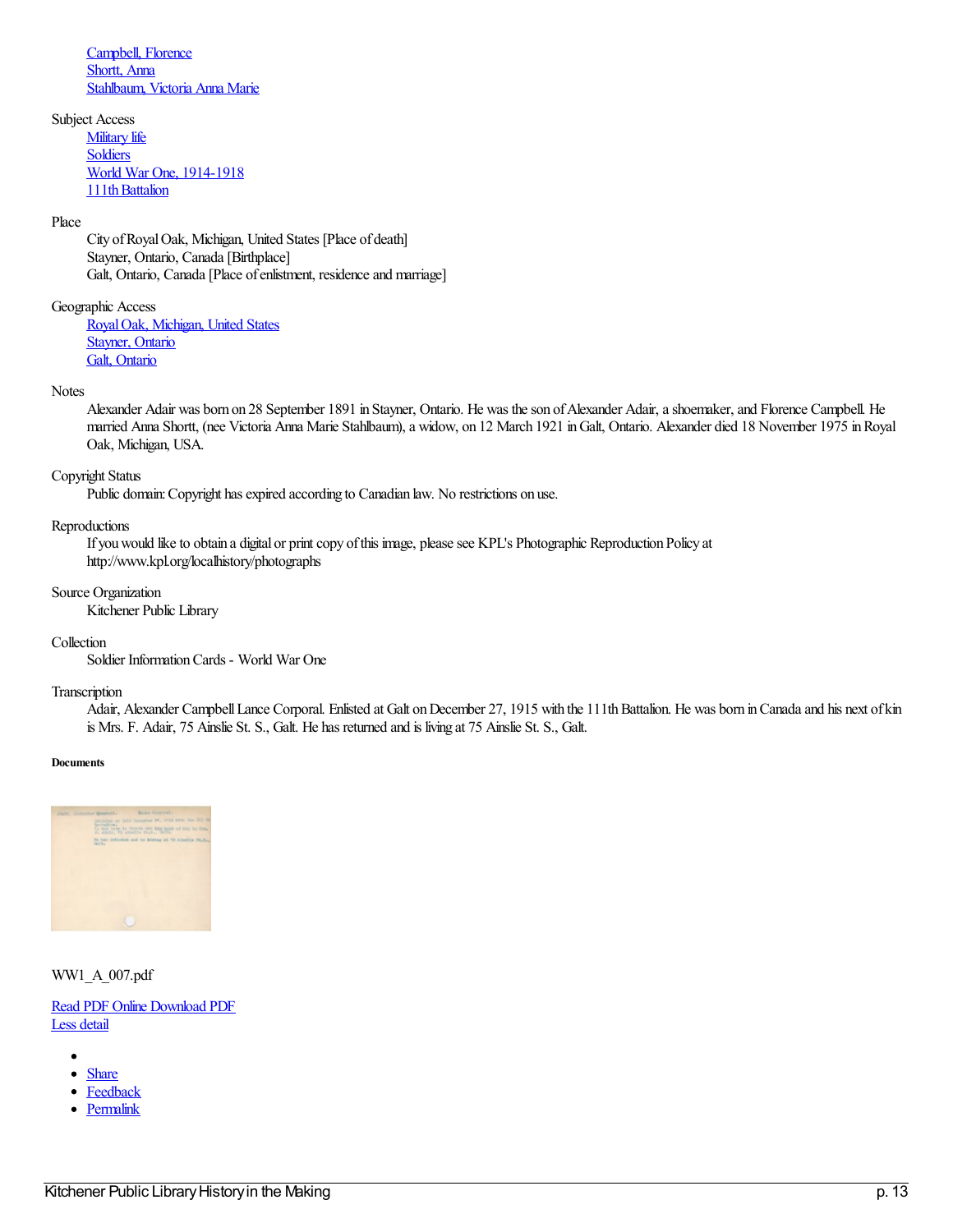

Toggle Full Record

**Adair, Nelson**

**<https://makinghistory.kpl.org/en/permalink/descriptions6593>**

#### Part Of

Soldier InformationCards - World War One

Description Level Item

Date Range 1919-1921

Collection

Soldier InformationCards - World War One

#### Scopeand Content

A white index card containing the name, rank and military history of a soldier of Waterloo County.

[More](https://makinghistory.kpl.org/#) detail

1 document

#### Part Of

Soldier Information Cards - World War One

Description Level Item

**Accession Number** WW1\_A\_008

Material Details

**[Cards](https://makinghistory.kpl.org/en/list?q=objectType%253a%2522Cards%2522&p=1&ps=&sort=title_sort+asc)** 

Physical Description 20.6 cm(W) X15.5 cm(H)  $30.7 \text{ cm}$  (W)  $X25.5 \text{ cm}$  (H) with mat/border

### Language

English

Date Range

1919-1921

## **C**itation

Kitchener Public Library - Soldier InformationCard Collection - World War One

Scopeand Content

A white index card containing the name, rank and military history of a soldier of Waterloo County.

Storage Location SIC WW1 Box 1

Name Access Adair, [Nelson](https://makinghistory.kpl.org/en/list?q=name%253a%2522Adair%252c+Nelson%2522&p=1&ps=&sort=title_sort+asc) Adair, Mrs. [Rhode](https://makinghistory.kpl.org/en/list?q=name%253a%2522Adair%252c+Mrs.+Rhode%2522&p=1&ps=&sort=title_sort+asc)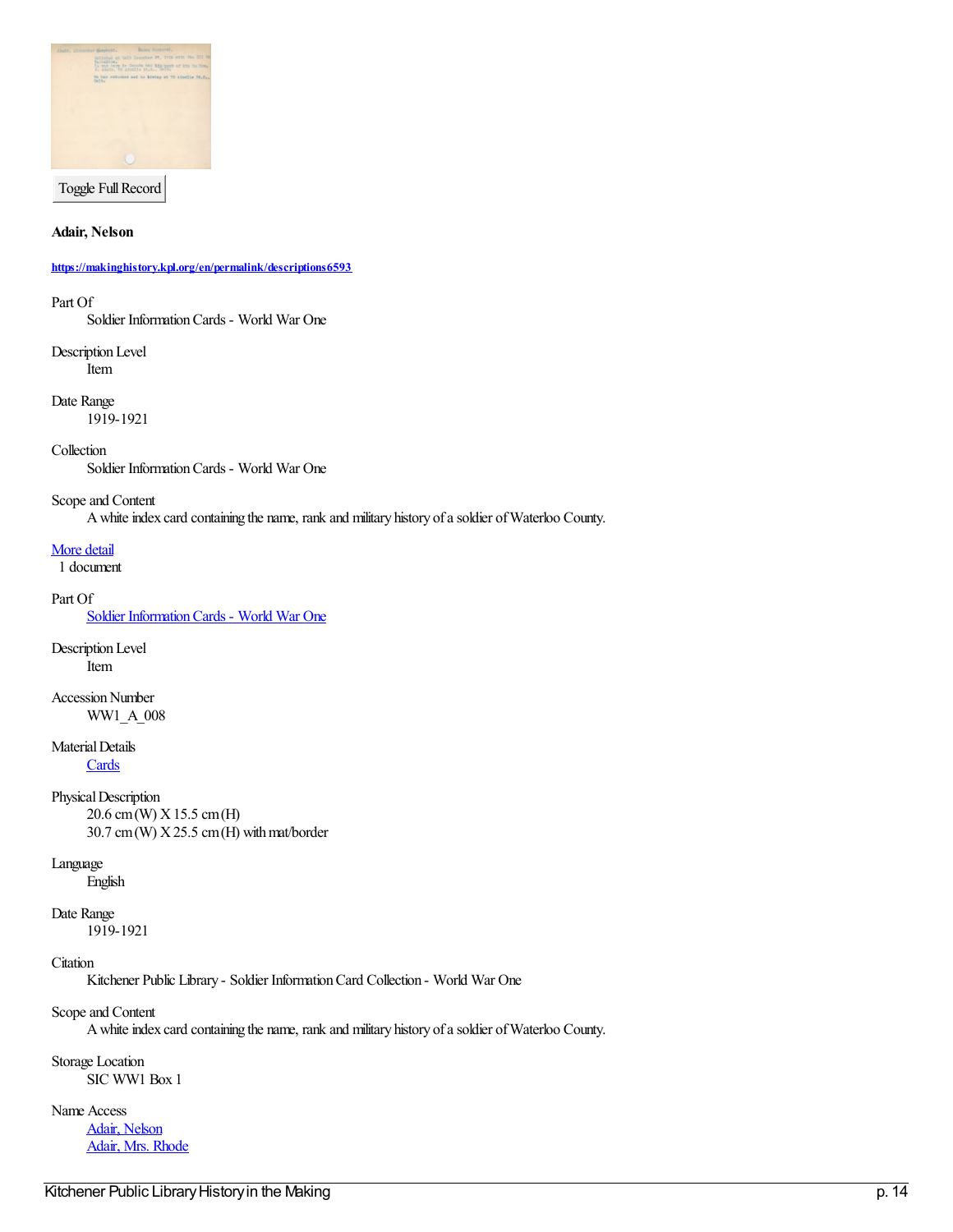Subject Access

**[Military](https://makinghistory.kpl.org/en/list?q=topic%253a%2522Military+life%2522&p=1&ps=&sort=title_sort+asc)** life **[Soldiers](https://makinghistory.kpl.org/en/list?q=topic%253a%2522Soldiers%2522&p=1&ps=&sort=title_sort+asc)** World War One, [1914-1918](https://makinghistory.kpl.org/en/list?q=topic%253a%2522World+War+One%252c+1914-1918%2522&p=1&ps=&sort=title_sort+asc) 111th Battalion

## Place

Galt, Ontario, Canada [Place of enlistment and residence]

## Geographic Access

## Galt, [Ontario](https://makinghistory.kpl.org/en/list?q=place%253a%2522Galt%252c+Ontario%2522&p=1&ps=&sort=title_sort+asc)

### **Notes**

Nelson married Yula Mae Graham and died in 1971 and is buried with his wife in Mount View Cemetery in Cambridge. Adair/ In loving memory of Nelson Adair/ 1888 - 1971/ his wife/ Yula Graham/ 1897 - 1987/ always will be remembered

## Copyright Status

Public domain: Copyright has expired according to Canadian law. No restrictions on use.

### Reproductions

If you would like to obtain a digital or print copy of this image, please see KPL's Photographic Reproduction Policy at http://www.kpl.org/localhistory/photographs

### Source Organization

Kitchener Public Library

### Collection

Soldier InformationCards - World War One

### Transcription

Adair, Nelson Private. Enlisted at Galt, February 28, 1916 with the 111th Battalion. He was born in Canada and his next of kin is Mrs. Rhode Adair, Preston, Ontario. Since his return his address is 15 Lowrey Ave., Galt, Ontario.

#### **Documents**



WW1\_A\_008.pdf

Read PDF [Online](https://makinghistory.kpl.org/en/viewer?file=%252fmedia%252fWW1SIC%252fWW1_A_008.pdf#phrase=false&pagemode=bookmarks) [Download](https://makinghistory.kpl.org/media/WW1SIC/WW1_A_008.pdf) PDF Less [detail](https://makinghistory.kpl.org/#)

- ٠
- $\bullet$ **[Share](https://makinghistory.kpl.org/#)**
- $\bullet$ **[Feedback](mailto:digitalcollections@kpl.org?subject=Feedback%20on%20a%20record%20in%20History%20in%20the%20Making&body=https://makinghistory.kpl.org/en/permalink/descriptions6593)**
- $\bullet$ **[Permalink](https://makinghistory.kpl.org/en/permalink/descriptions6593)**



Toggle Full Record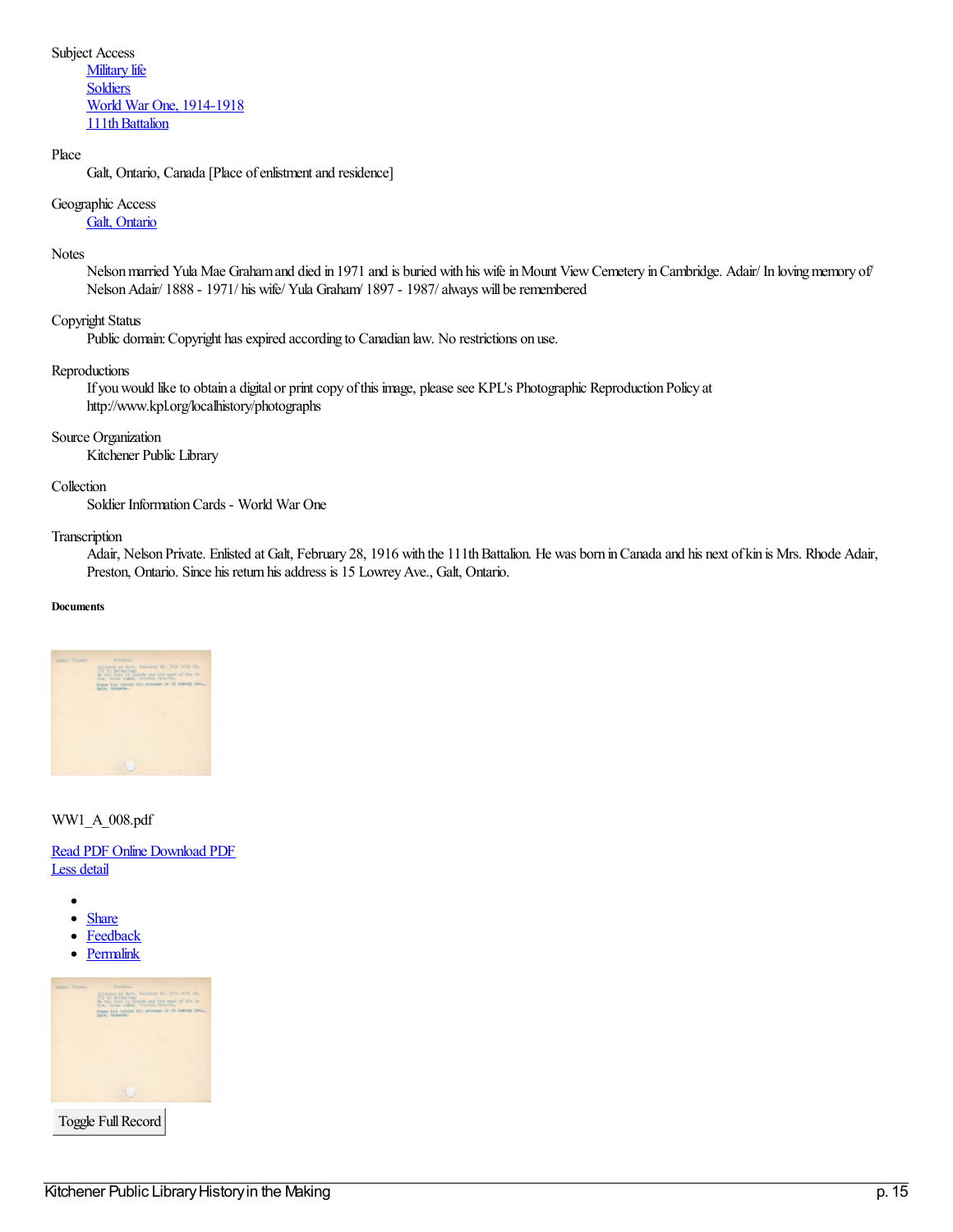### **Adair, WilliamJohn**

#### **<https://makinghistory.kpl.org/en/permalink/descriptions6594>**

#### Part Of

Soldier InformationCards - World War One

#### Description Level Item

Date Range

1919-1921

## Collection

Soldier InformationCards - World War One

### Scope and Content

A white index card containing the name, rank and military history of a soldier of Waterloo County

### [More](https://makinghistory.kpl.org/#) detail

1 document

## Part Of

Soldier Information Cards - World War One

## Description Level

Item

## Accession Number WW1\_A\_009

# Material Details

**[Cards](https://makinghistory.kpl.org/en/list?q=objectType%253a%2522Cards%2522&p=1&ps=&sort=title_sort+asc)** 

## Physical Description

20.6 cm(W) X15.5 cm(H)  $30.7$  cm (W)  $X25.5$  cm (H) with mat/border

## Language

English

## Date Range

1919-1921

## **C**itation

Kitchener Public Library - Soldier InformationCard Collection - World War One

## Scopeand Content

A white index card containing the name, rank and military history of a soldier of Waterloo County

## Storage Location

SIC WWI Box 1

## Name Access

Adair, William John Adair, [Florence](https://makinghistory.kpl.org/en/list?q=name%253a%2522Adair%252c+Florence%2522&p=1&ps=&sort=title_sort+asc)

## Subject Access

**[Military](https://makinghistory.kpl.org/en/list?q=topic%253a%2522Military+life%2522&p=1&ps=&sort=title_sort+asc) life [Soldiers](https://makinghistory.kpl.org/en/list?q=topic%253a%2522Soldiers%2522&p=1&ps=&sort=title_sort+asc)** World War One, [1914-1918](https://makinghistory.kpl.org/en/list?q=topic%253a%2522World+War+One%252c+1914-1918%2522&p=1&ps=&sort=title_sort+asc) 111th Battalion

### Place

Galt, Ontario, Canada [Place of enlistment and residence]

## Geographic Access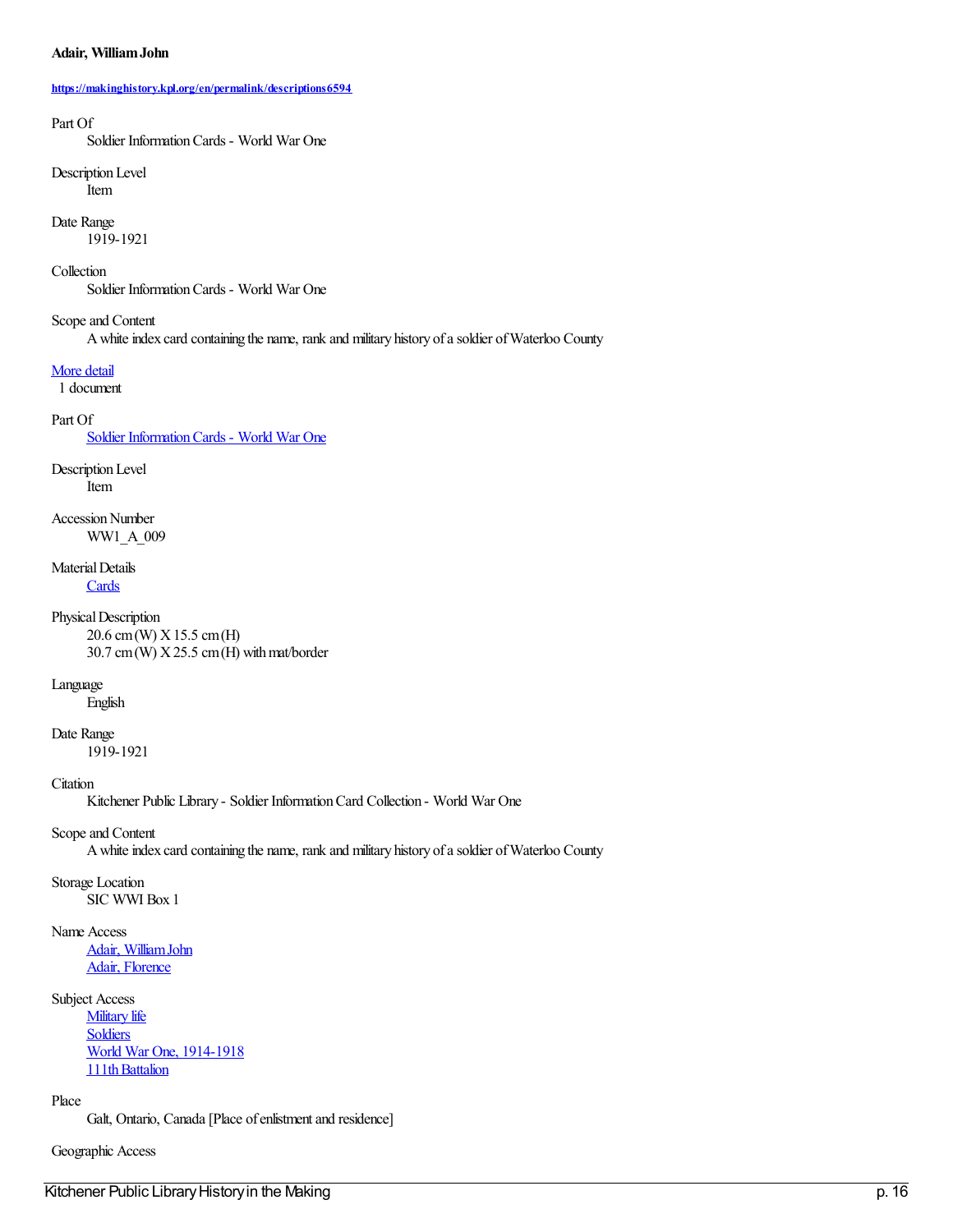## Galt, [Ontario](https://makinghistory.kpl.org/en/list?q=place%253a%2522Galt%252c+Ontario%2522&p=1&ps=&sort=title_sort+asc)

### Copyright Status

Public domain: Copyright has expired according to Canadian law. No restrictions on use.

### Reproductions

If you would like to obtain a digital or print copy of this image, please see KPL's Photographic Reproduction Policy at http://www.kpl.org/localhistory/photographs

### Source Organization

Kitchener Public Library

### Collection

Soldier InformationCards - World War One

### Transcription

Adair, William John Private. Enlisted November 24, 1915 at Galt with the 111th Battalion. He was born in Canada and his next of kin is Mrs. Florence Adair, 75 Ainslie St. S., Galt. Since his return he lives at 207 Dundas St., Galt.

### **Documents**



### WW1\_A\_009.pdf

Read PDF [Online](https://makinghistory.kpl.org/en/viewer?file=%252fmedia%252fWW1SIC%252fWW1_A_009.pdf#phrase=false&pagemode=bookmarks) [Download](https://makinghistory.kpl.org/media/WW1SIC/WW1_A_009.pdf) PDF Less [detail](https://makinghistory.kpl.org/#)

- $\bullet$  $\bullet$ **[Share](https://makinghistory.kpl.org/#)**
- $\bullet$ **[Feedback](mailto:digitalcollections@kpl.org?subject=Feedback%20on%20a%20record%20in%20History%20in%20the%20Making&body=https://makinghistory.kpl.org/en/permalink/descriptions6594)**
- $\bullet$ **[Permalink](https://makinghistory.kpl.org/en/permalink/descriptions6594)**



Toggle Full Record

### **Adams, Charles Robert**

**<https://makinghistory.kpl.org/en/permalink/descriptions6596>**

Part Of

Soldier InformationCards - World War One

Description Level Item

Date Range 1919-1921

Collection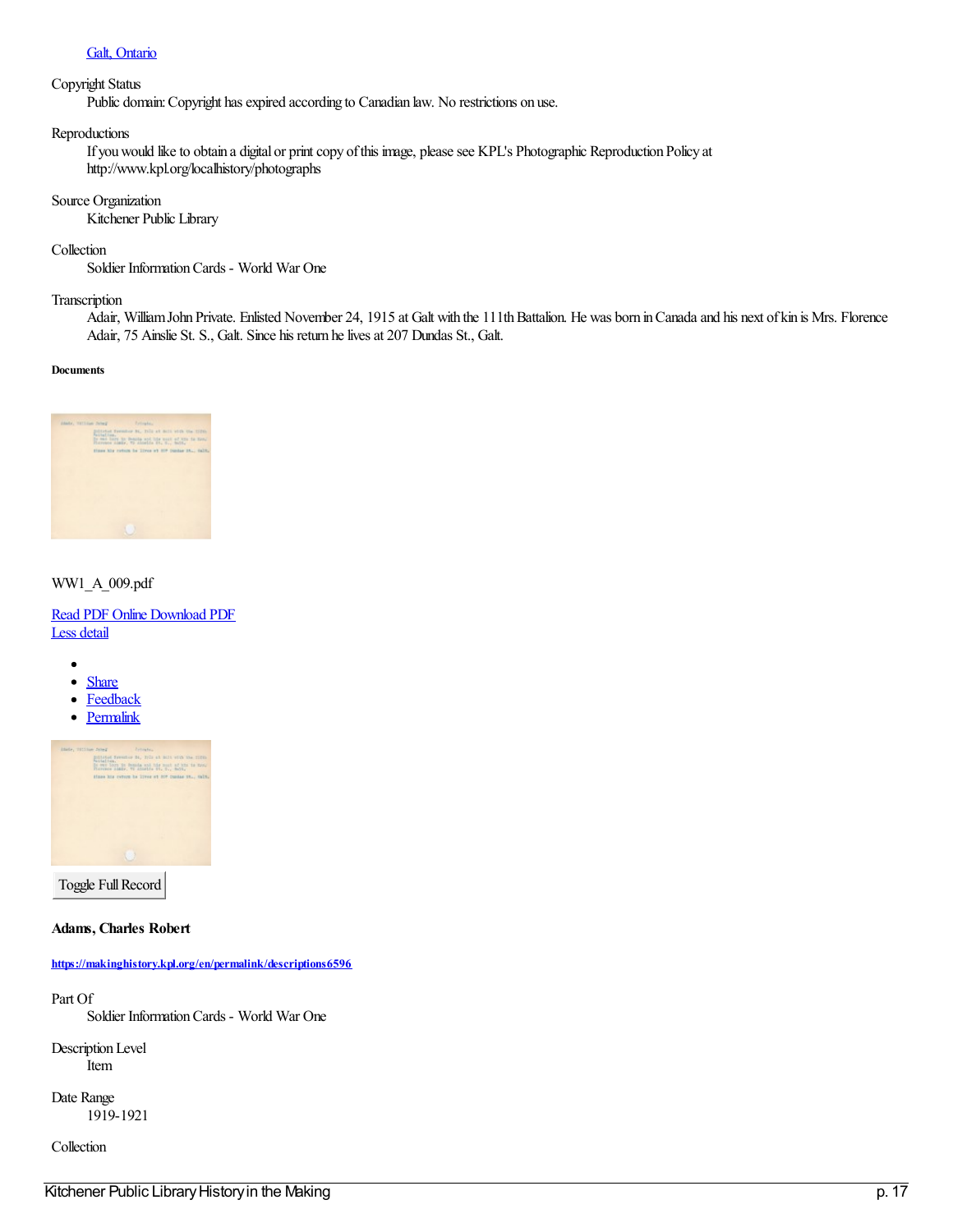## Scope and Content

A White index card containing the name, rank and military history of a soldier of Waterloo County.

### [More](https://makinghistory.kpl.org/#) detail

1 document

### Part Of

Soldier [InformationCards](https://makinghistory.kpl.org/en/list?q=setName%253a%2522Soldier+Information+Cards+-+World+War+One%2522&p=1&ps=&sort=title_sort+asc) - World War One

#### Description Level Item

Accession Number WW1\_A\_010

## Material Details

**[Cards](https://makinghistory.kpl.org/en/list?q=objectType%253a%2522Cards%2522&p=1&ps=&sort=title_sort+asc)** 

## Physical Description

20.6 cm(W) X15.5 cm(H)  $30.7$  cm (W)  $X25.5$  cm (H) with mat/border

## Language

English

## Date Range

1919-1921

### **C**itation

Kitchener Public Library - Soldier Information Card Collection - World War One

### Scope and Content

A White index card containing the name, rank and military history of a soldier of Waterloo County.

# Storage Location

SIC WW1 Box 1

## Name Access

[Adams,](https://makinghistory.kpl.org/en/list?q=name%253a%2522Adams%252c+Charles+Robert%2522&p=1&ps=&sort=title_sort+asc) Charles Robert [Adams,](https://makinghistory.kpl.org/en/list?q=name%253a%2522Adams%252c+W.J.+(Mrs.)%2522&p=1&ps=&sort=title_sort+asc) W.J. (Mrs.)

## Subject Access

**[Military](https://makinghistory.kpl.org/en/list?q=topic%253a%2522Military+life%2522&p=1&ps=&sort=title_sort+asc) life [Soldiers](https://makinghistory.kpl.org/en/list?q=topic%253a%2522Soldiers%2522&p=1&ps=&sort=title_sort+asc)** World War One, [1914-1918](https://makinghistory.kpl.org/en/list?q=topic%253a%2522World+War+One%252c+1914-1918%2522&p=1&ps=&sort=title_sort+asc) 34th Battalion

## Place

Guelph, Ontario, Canada [Place of enlistment] England, England, United Kingdom[Birthplace]

## Geographic Access

[Guelph,](https://makinghistory.kpl.org/en/list?q=place%253a%2522Guelph%252c+Ontario%2522&p=1&ps=&sort=title_sort+asc) Ontario **[England](https://makinghistory.kpl.org/en/list?q=place%253a%2522England%2522&p=1&ps=&sort=title_sort+asc)** 

### **Notes**

Charles Robert Adams b. 7 Dec 1894, LondonEngland s/o WilliamJames Adamsand Bridget Measures.

## Copyright Status

Public domain: Copyright has expired according to Canadian law. No restrictions on use.

## Reproductions

If you would like to obtain a digital or print copy of this image, please see KPL's Photographic Reproduction Policy at http://www.kpl.org/localhistory/photographs